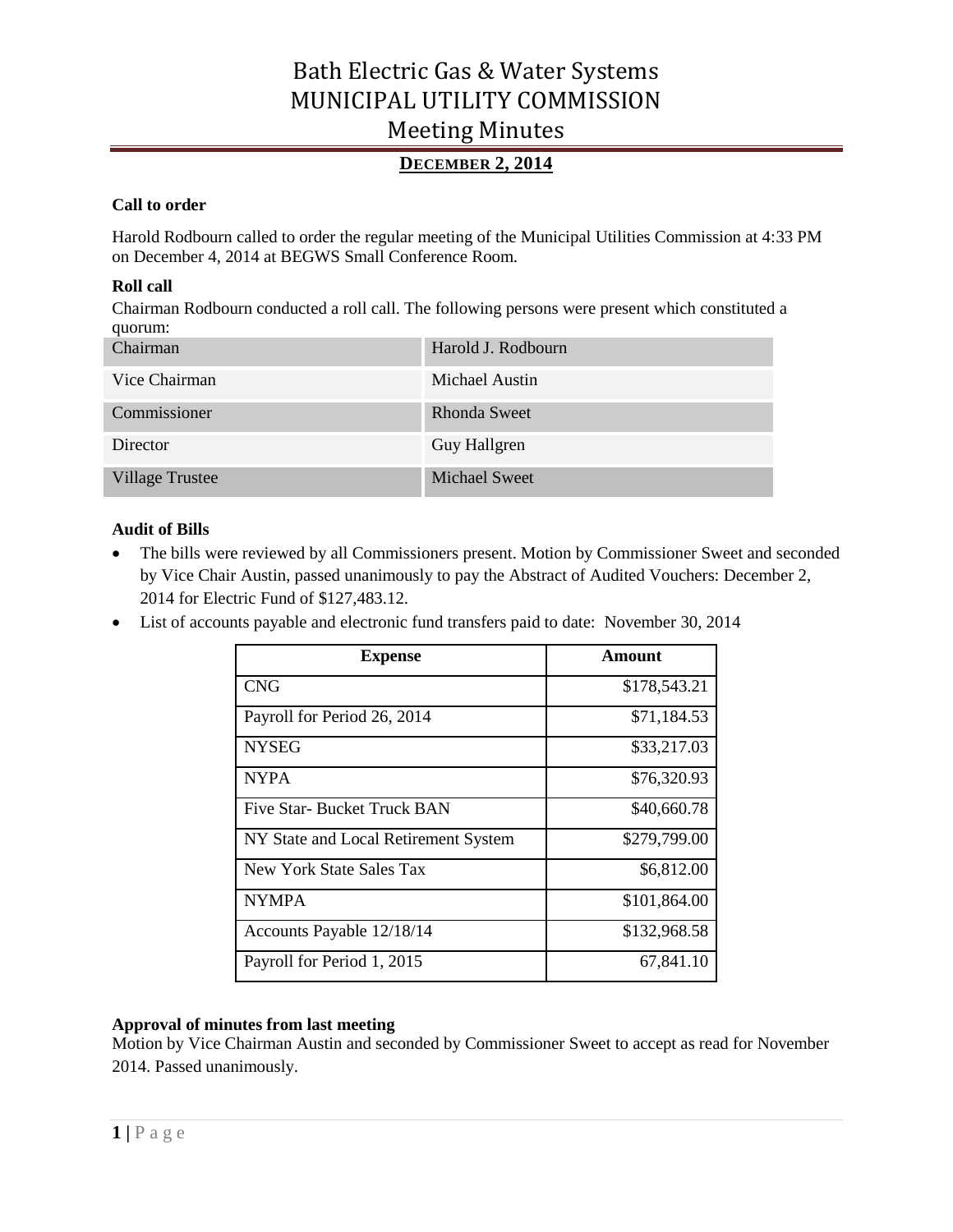# **DECEMBER 2, 2014**

### **Supervisors Report**

Accounting/Commercial Office/Meter Reading

- On November  $1<sup>st</sup>$  the new electric rates became effective. The rates increased 7% overall and are expected to generate approximately \$300,000 in revenue, which is needed to pay for the Electric Distribution System Upgrade bond payment.
- During the month BEGWS staff completed webinar training on the Edmunds software and enhancement in the version 3.0. Webinars attended were Employee Self Service and Personnel Action Forms, New Features & Enhancements, Work Order Basics & Resident Self Service, Finance Custom Reporting, and Finance & Utility Integration 101.
- On November  $17<sup>th</sup>$ , Bonadio & Co. presented their audit findings for BEGWS. The audit found one material weakness and two deficiencies in internal controls. The material weakness was due to an invoice being held without accounting being aware of its existence. This has been resolved as accounting will now open all invoices and enter them as received prior to them going for payment approval. This will ensure that the liability will be recorded at the time of receipt and it will also provide a tracking mechanism for invoices submitted for payment approval.
- During the month of November \$1,328.36 was spent on the Electric Upgrade Project for financial services.
- Month to date 7,658 meters have been read out of a possible 8,682. This is an 88.2% reading rate so far this month, with 366 meters still scheduled to be read. Percentage of meters not read by department are: Electric 7.2%, Gas 14.9%, & Water 17.9%. The primary reason for not getting a read is no coverage when a Meter Reader is off and a lack of access to the meter is another major factor.
- Currently we have 921 electric meters being read by radio. This is about 21.2% of our electric meter population.
- No QRS cases of a customer complaint were filed with the NYS PSC during the month of November against BEGWS.

Jim Housworth – Accounting Supervisor

### Service Department

- Investigated 12 gas odor complaints
- Investigated 1 CO Complaint
- Changed out 38 Gas Meters, 43 Tin Meters remain in system.
- Began Public Building Valve inspections.
- Bob Erwin has retired as of the  $30<sup>th</sup>$  of November.
- Rebuilt Gas Service @ 5 Warden St due to service leak at foundation.

Steve Larsen – Service Department Supervisor

## Line Department

- Repaired 7 Street Lights and 2 Security lights
- Installed one new security light
- Continued work on the 12 KV conversion in the Colonial Lawns/ Robie St. area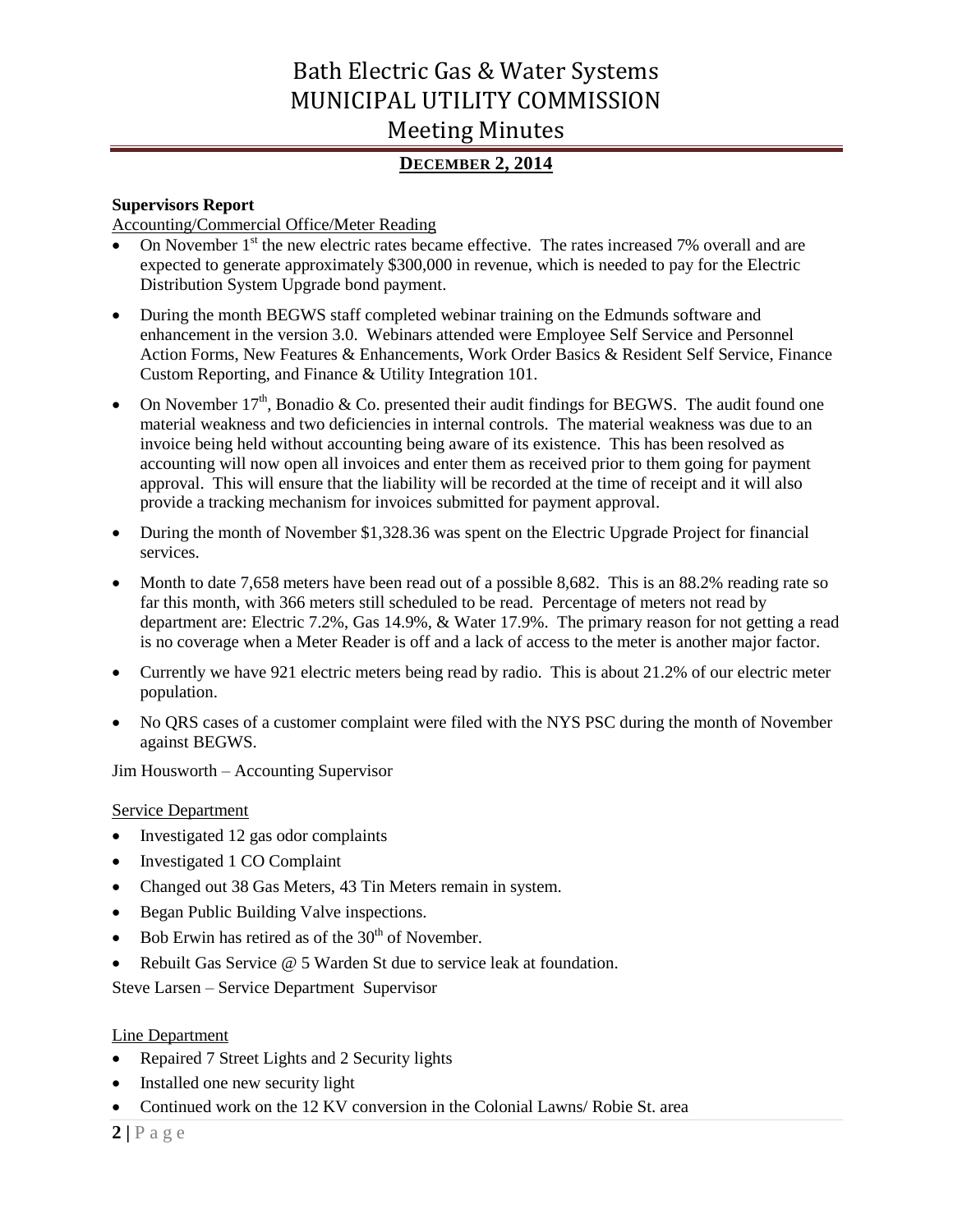# **DECEMBER 2, 2014**

- Attended safety training on Nov. 4 in Penn Yan.
- Continued work on the annual meter change program, changing over 30 meters
- Responded to callouts at Robie St, South Fowler and Babcock Hollow rd
- Hung the Christmas lights on Liberty Street
- MEUA Called for Mutual Aid to assist Central Hudson on Thursday November 27. Tim, Mark, Pat and Bryce left on Friday, November 28 at 7:30am. Worked for 16 hrs to help restore power in the Poughkeepsie area. Returned home on Saturday November 29<sup>th</sup>.

Mark Hawk – Line Department Supervisor

### UGLM Department

- Gas: Replaced 29' of HP main on Cook St.
- Replaced service main to curb at #5 Warden St
- Blacktopped all laterals on Village Streets
- Cleaned Fluoride saturator in Well #7
- Tyed in new main to old at East William St.
- Sewer: Flushed clogged main on East Side Of Liberty St multiple times
- Located and dug sewer manhole near County Farm creek
- Liberty Street Gas Main Project completed on east side of street. Machuga Contractors completed blacktop and concrete work on Liberty St
- Cleaned up dirt pile at Fairview Substation
- Repaired HP main on Ellis Ave.
- Have done many Dig Safely Requests

Dan Borhman – UGLM Dept Supervisor

### Waste Water Treatment Plant

- Daily lab test
- Daily regular maintenance
- NYS DEC performed annual Inspection
- Installed new phosphorous removal system in November. 2 1050 gal tanks and a metered pump are used to inject PAX chemicals into the primary supply lines to remove phosphorus before moving to secondary treatment.
- Repaired more water lines in the basement

Royce Hoad – WWTP Supervisor

### **Review of Villageof Bath Comprehensive Plan**

Village Trustee Sweet presented Village of Bath Comprehensive Plan to the BEGWS Municipal Utilities Commission. BEGWS is identified as a key stakeholder in the Village of Bath and would be instrumental in enabling the execution of this plan.

## **BEGWS Strategy & Planning**